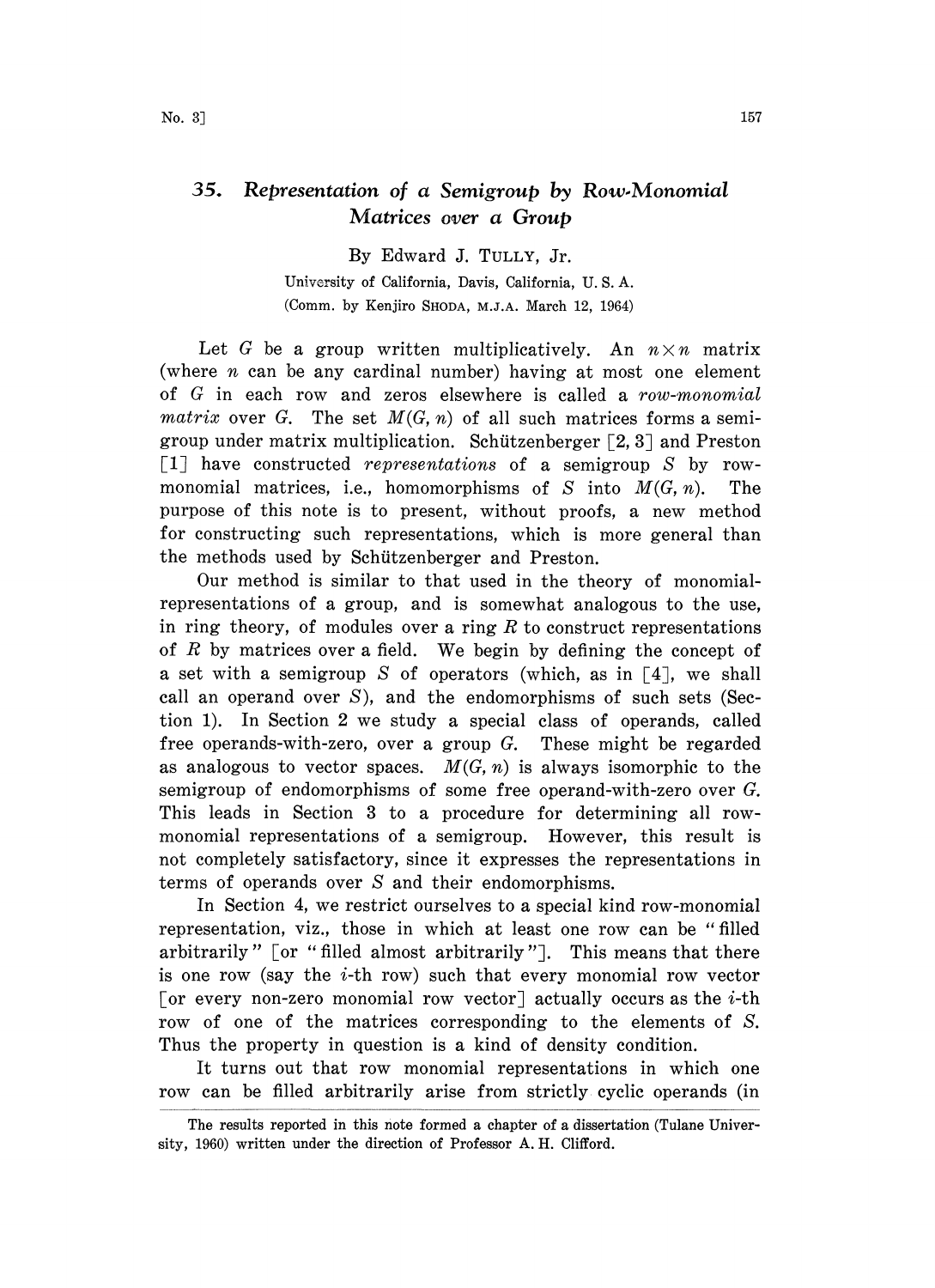the sense of  $[4]$ ). The author  $[4]$  has shown that such an operand consists essentially of the equivalence classes modulo a right congruence relation on S. This makes it possible to "internalize" the procedure of Section 3, expressing the representation in terms of right congruences on S and the multiplication of elements of S.

We note that the Schitzenberger-Preston representations have the property that each row can be filled almost arbitrarily. The representations determined here include these as special cases. In Section 5, we present an example, which shows that the class of representations obtained in Section 4 is actually larger than the class of Schitzenberger-Preston representations.

1. Operands and their endomorphisms. By an operand (or right operand)  $M_s$  over a semigroup S, we mean a set M together with a mapping  $(x, a) \rightarrow xa$  of  $M \times S$  into M, satisfying  $x(ab) = (xa)b$ . Operands over S may be identified in a fairly obvious way with representations of S by transformations, that is, homomorphisms of S into the semigroup of all transformations of <sup>a</sup> set M into itself. We shall also have occasion to consider *left operands*  $_{s}M$ , which are defined similarly except that we write elements of  $S$  on the left and assume  $(ab)x=a(bx)$ , and bi-operands, which involve a set M which is simultaneously a right S-operand and a left T-operand with the additional requirement that  $(ax)b=a(xb)$  for all  $x \in M$ ,  $a \in T$ ,  $b \in S$ .

By an endomorphism of a (left or right) operand  $M$  we mean <sup>a</sup> mapping of M into itself which commutes with the operations of multiplying by elements of S. An endomorphism which is one-to-one and maps M onto itself will be called an automorphism.

2. Free operands. We call a left operand  $_{G}M$  over a group G free if it has a basis, that is a subset  $\{u_i\}$  such that each element of M can be written uniquely in the form  $gu_i$  for  $g \in G$ . It follows that each mapping of  $\{u_i\}$  into M can be extended uniquely to an endomorphism of  $M$ . A free operand with one invariant element  $0$ adjoined will be called a free operand-with-zero. If  $M$  is a free operand-with-zero, we can define a mapping of the semigroup  $E$  of all those endomorphisms of M which leave 0 fixed into  $M(G, n)$ , by taking the image of an endomorphism  $\pi$  to be the matrix  $(a_{ij})$ , where  $a_{ij}=g$  if there exists  $g \in G$  with  $u_i \pi = g u_j$ , and  $a_{ij}=0$  otherwise.

Theorem 1. The mapping just defined is an isomorphism between  $E$  and  $M(G, n)$ .

3. Row-monomial representations. By Theorem 1, we see that the construction of row-monomial representations of a semigroup  $S$ is equivalent to the construction of bi-operands  $_{G}M_{S}$  where G is a group and  $_{G}M$  is a free operand-with-zero. We can construct such bi-operands as follows. Choose an operand  $M_s$  over S, and an in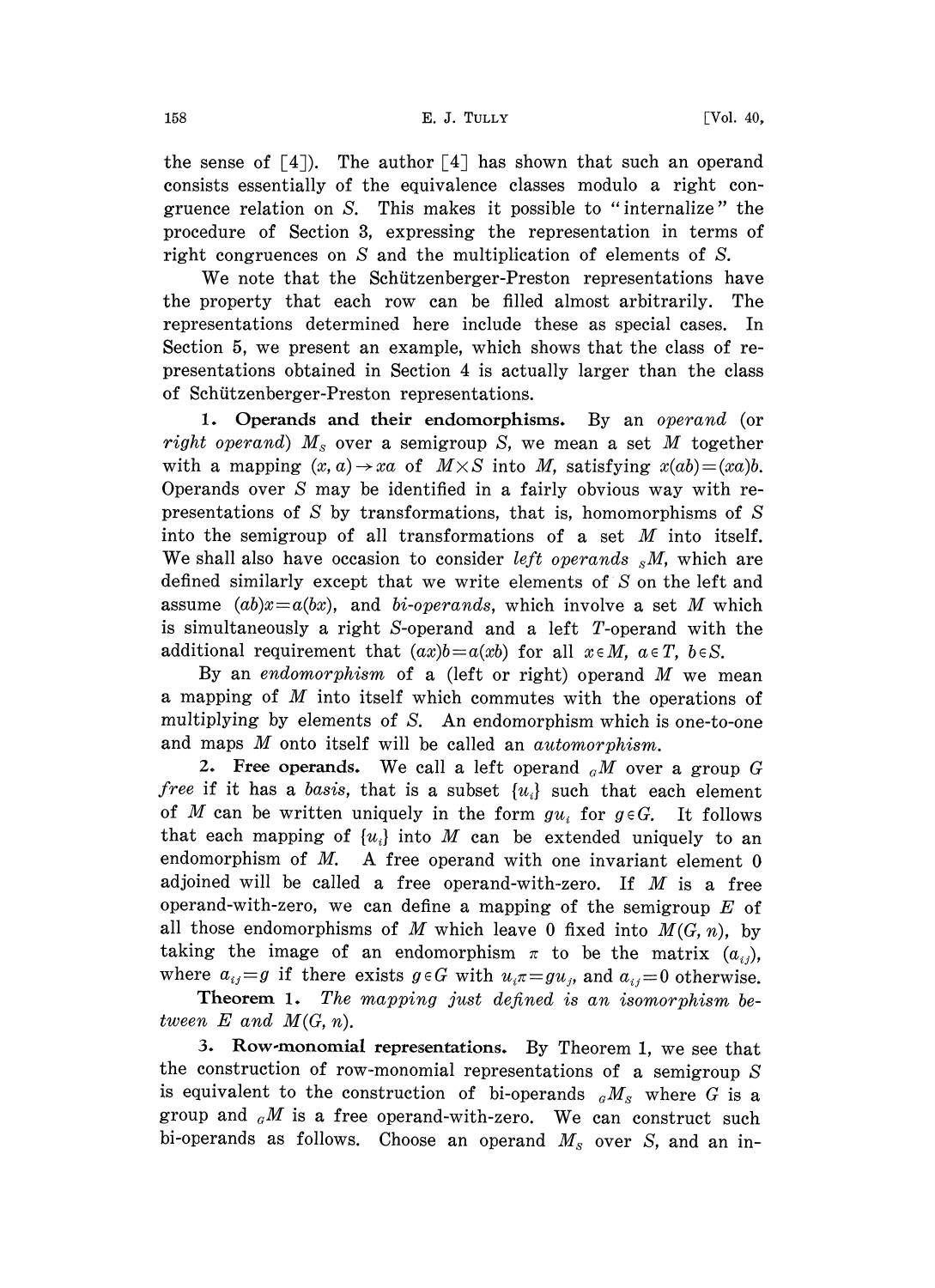variant element z of  $M_s$ . Let  $\Sigma$  be the group of all those automorphisms of  $M_s$  which leave z fixed. Choose a subgroup  $\Delta$  of  $\Sigma$ , with the property that no element of  $\Lambda$  except the identity leaves fixed any element of M other than z. Define an equivalence  $\sigma$  on  $M-\{z\}$  by:  $x \sigma y$  if and only if  $x\delta = y$  for some  $\delta \in \Delta$ . Suppose the number of  $\sigma$ -classes is n. Choose a family  $\{u_i\}$  of elements of M, with exactly one  $u_i$  in each  $\sigma$ -class. Let G be the anti-isomorphic image of  $\Delta$  under a correspondence  $\pi$ . For each  $a \in S$ , let  $a\varphi$  be the  $n \times n$  monomial matrix  $(a_{ij})$  where:  $a_{ij} = \delta \pi$ , if  $u_i a = u_j \delta$  for some (necessarily unique)  $\delta \in \Delta$ , and  $a_{ij} = 0$ , otherwise.

**Theorem 2.** The mapping  $\varphi$  just constructed is a row-monomial representation of S. Moreover, every row-monomial representation of S can be constructed in this manner.

4. We now present a method for constructing those rowmonomial representations of  $S$  in which at least one row can be filled arbitrarily. To simplify our statements, we assume that  $S$  has an identity element 1. (This is no loss of generality, since an identity element can always be adjoined.) First, choose a right congruence  $\sigma$  on S. Let A be the set of all elements  $\partial$  of S such that

(1)  $b \sigma c \Longleftrightarrow (ab) \sigma(ac)$  for all b,  $c \in S$ , and

(2) a has a right inverse modulo  $\sigma$ , that is,  $(ax)\sigma 1$  for some  $x \in S$ . Then T is a semigroup, the restriction of  $\sigma$  to T is a (two-sided) congruence, and the homomorphic image  $T/\sigma$  is a group. Now choose a subgroup G of  $T/\sigma$  such that

(3) if a is an element of one of the *a*-classes in G, and  $(ab) \circ b$  for some  $b \in S$ , then  $a \sigma 1$ .

Define an equivalence relation  $\rho$  on S by:  $b \rho c$  if and only if  $(ab) \sigma c$ for some a belonging to one of the  $\sigma$ -classes in G. Choose a family  $\{a_i\}$  of *n* elements with exactly one in each  $\rho$ -class. For each  $b \in S$ , let by be the  $n \times n$  matrix  $(a_{ij})$ , where  $a_{ij} = \sum$  if  $\Sigma$  is a (necessarily unique)  $\sigma$ -class containing an element  $\alpha$  such that  $a_i b = a a_j$ , and  $a_{ij} = 0$ otherwise.

**Theorem 3.** The mapping  $\varphi$  just constructed is a representation of S by row-monomial matrices, in which there are no zero rows and at least one row can be filled arbitrarily. Moreover, every such representation of S can be constructed in this manner.

To take care of the case where zero-rows occur, a slight modification is necessary. We choose  $\sigma$  as before, but also choose one  $\sigma$ -class Z which is a right ideal. When choosing G we impose the additional requirement that  $a\overline{z} \in Z$  whenever  $\overline{z} \in Z$  and a belongs to one of the  $\sigma$ -classes in G. The rest of the procedure is the same as before.

Theorem 4. The mapping just constructed is a representation